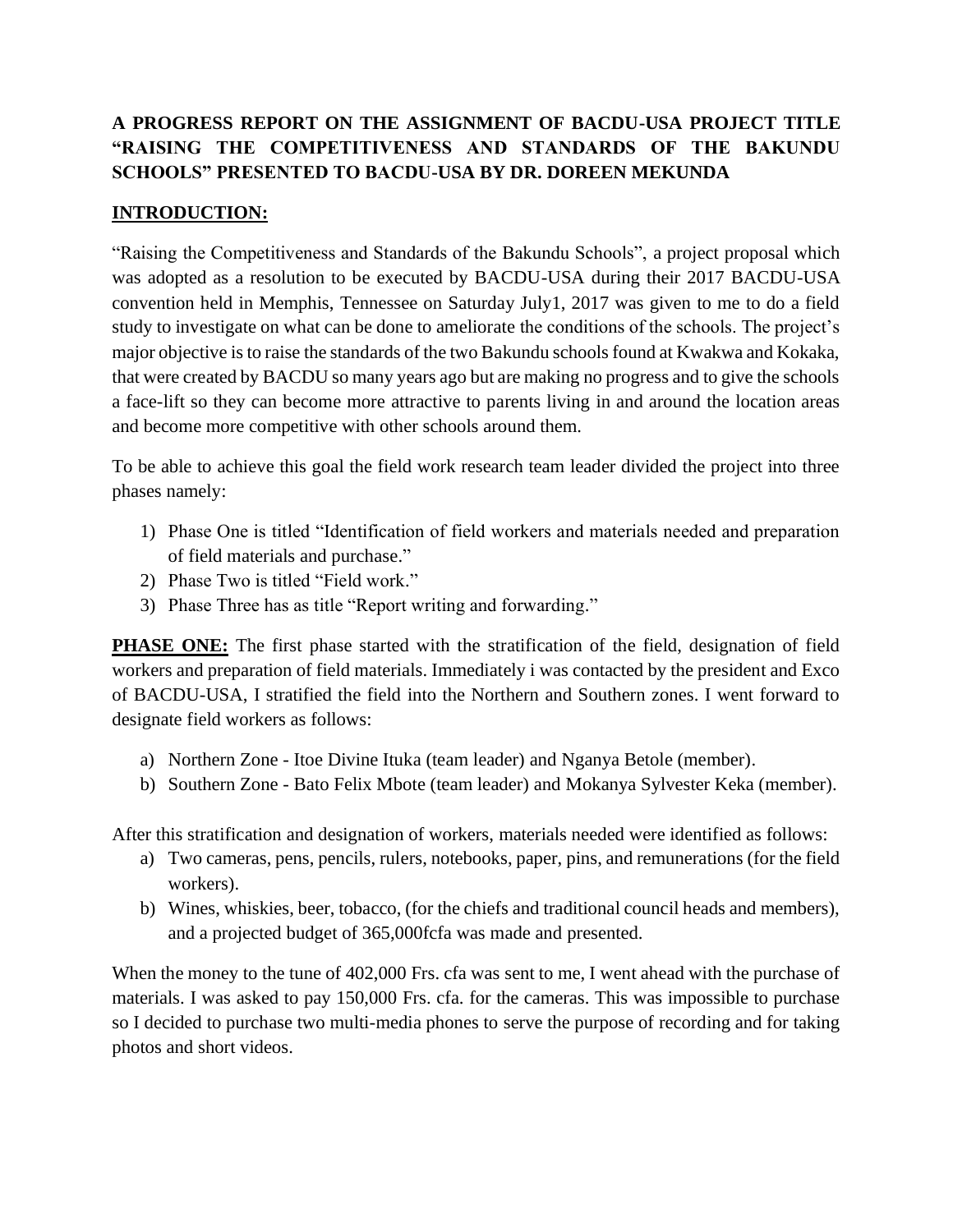The following were bought:

- 1) Two multi-media phones, a carton of paper, pens, pencils, rulers, notebooks, wine, whiskies, beer, tobacco etc. (receipts to be presented during the final report because I have not found them now).
- 2) After studying the questionnaire sent to me I deemed it necessary to segment it for easy administration using the titles under which they were sent as follows:
	- a) Meeting with representatives of Buea University/research institutions.
	- b) Meeting with school principals/staff/student leaders
	- c) Meeting with traditional chiefs/council representatives
	- d) Meeting with BACDU's management/ education committee
	- e) Meeting with related government officials at local and regional levels.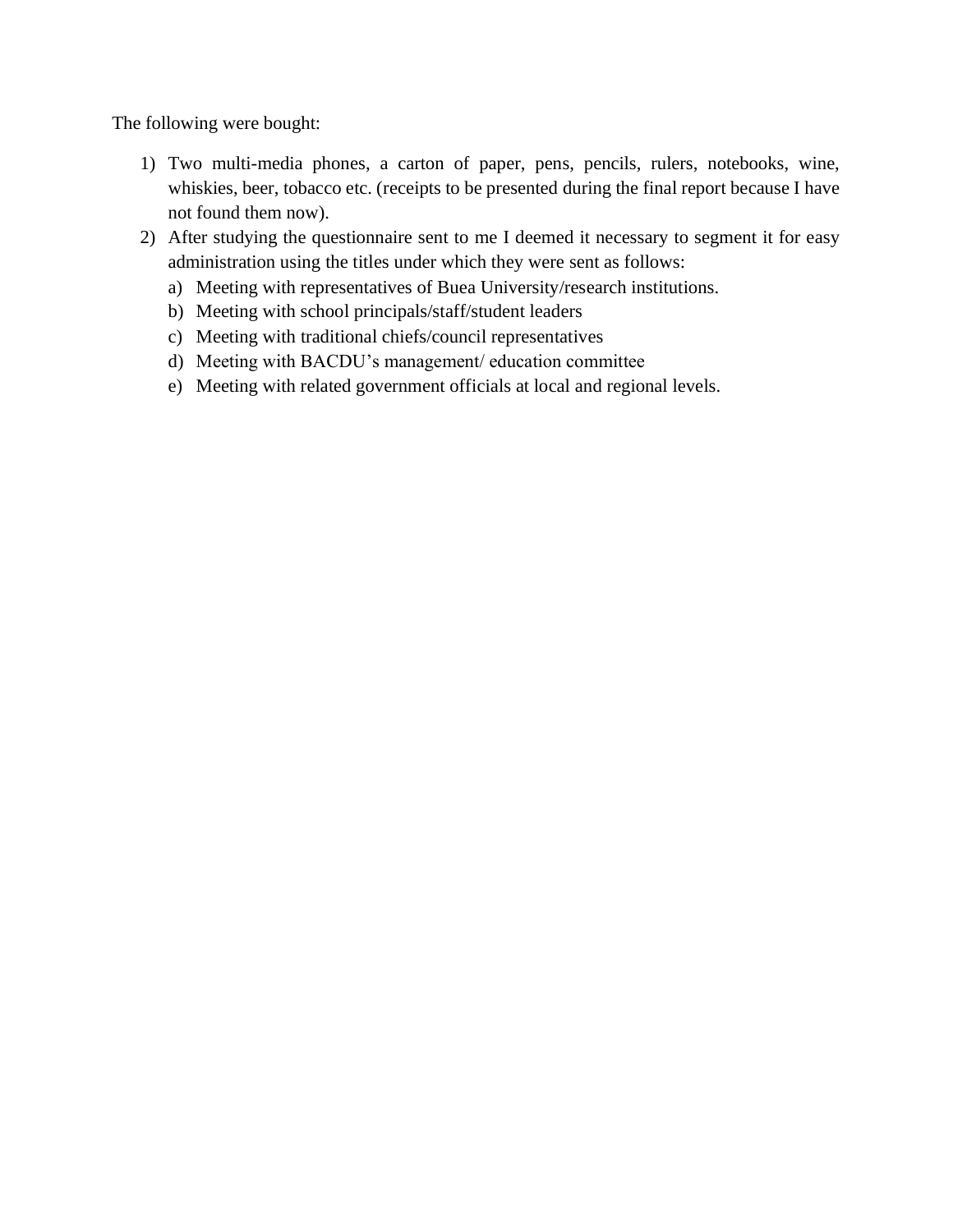

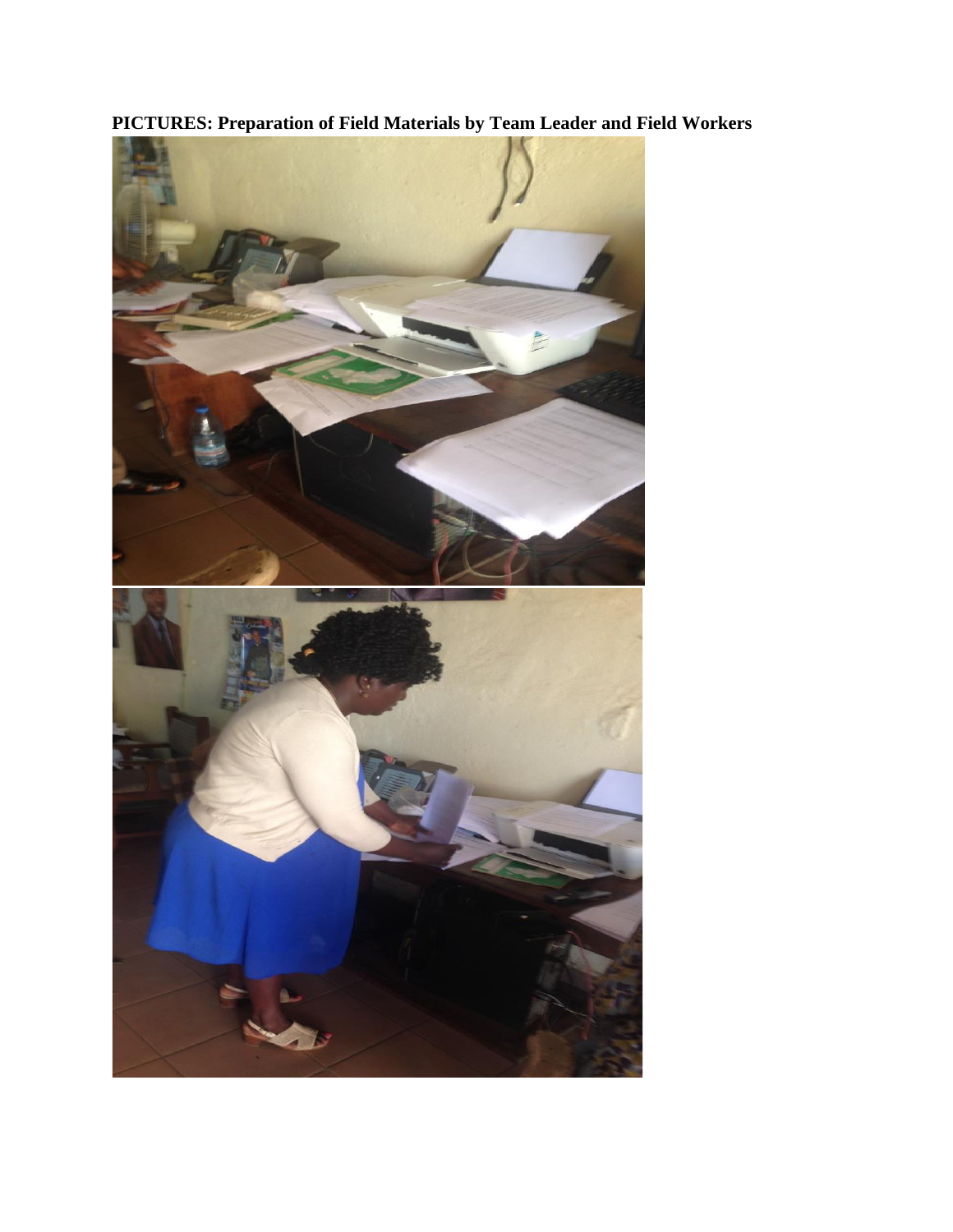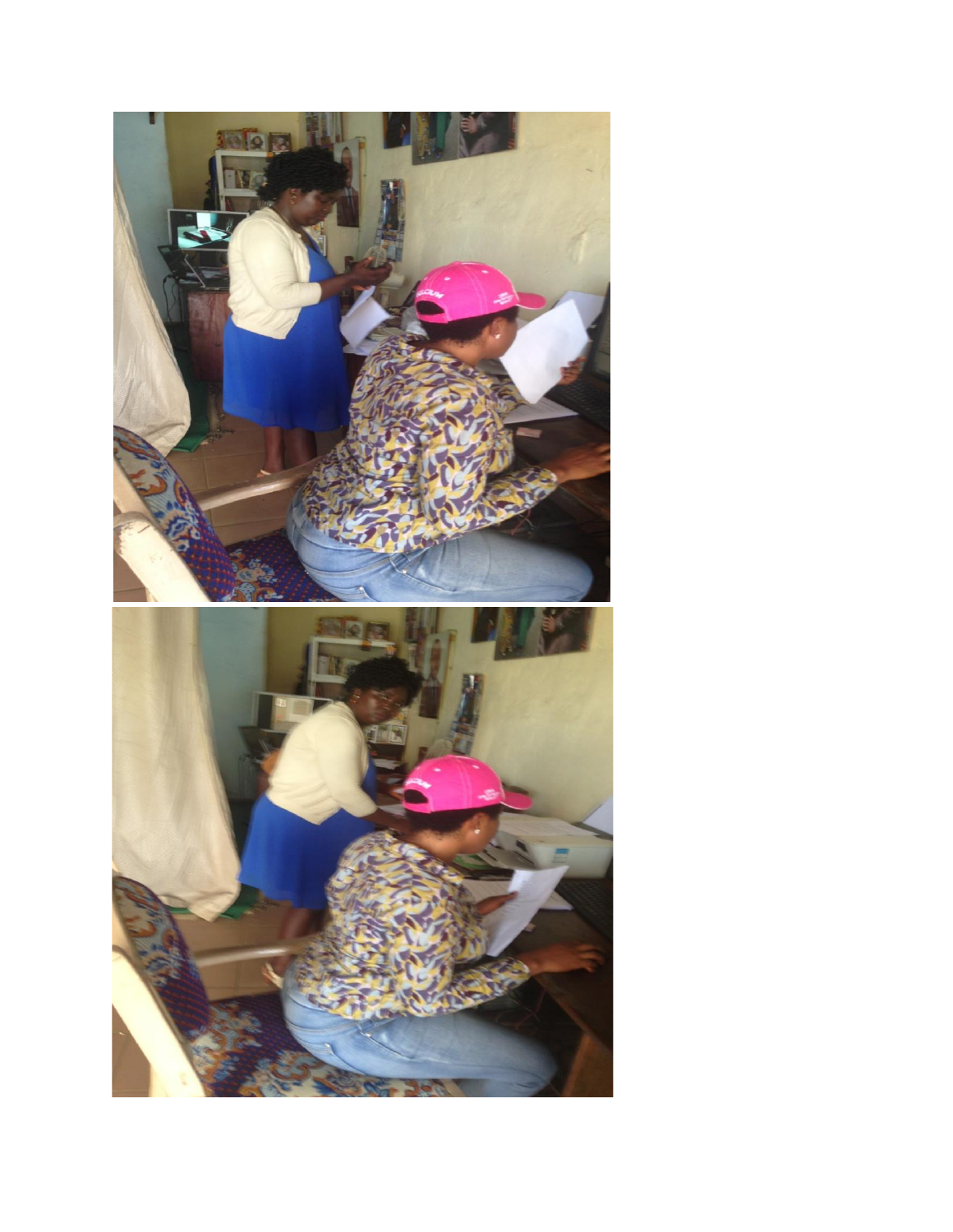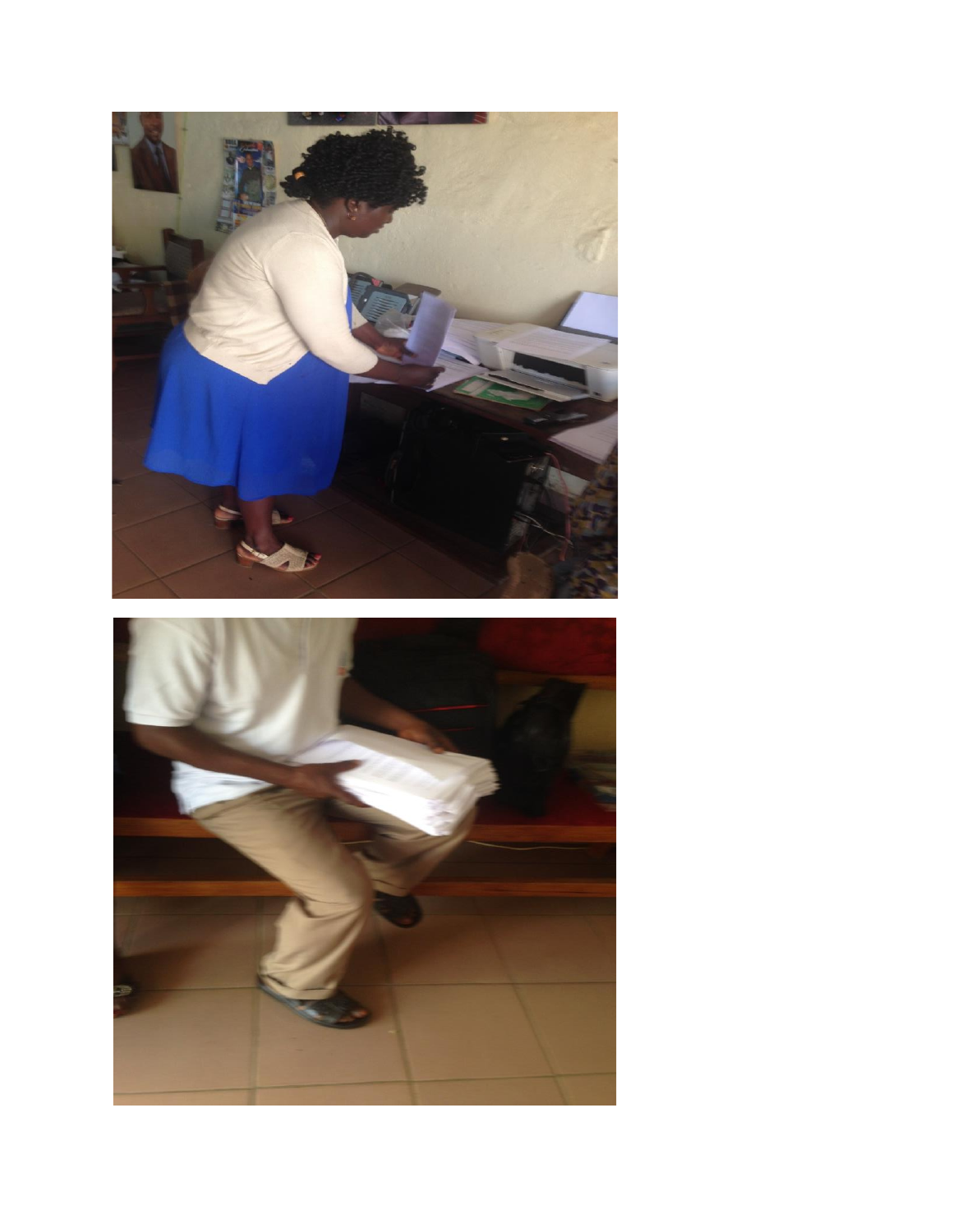After the separation of the questionnaire, printing and photocopies were done. I later identified and designated the target population as follows:

- 1) Traditional council heads and members of the two village traditional councils of the two villages.
- 2) Chiefs of Kokaka and Kwakwa.
- 3) Three neighbouring villages of Kwakwa and Kokaka.
- 4) Principals, staff and some students of the school.
- 5) Former principals, staff and students of both schools.
- 6) Divisional delegates of secondary education.
- 7) The education board chair and members of BACDU education board.
- 8) Some BACDU exco members.
- 9) Other informants from in and out of the two villages.

The questionnaire was labelled as per the targets.

Later, the prepared questionnaire were divided into two as follows:

- a) The two zones team leaders took questionnaires prepared for traditional chiefs/council representatives and for school principals, staff, selected student leaders.
- b) The team leader took the rest of the questionnaire intended for the rest of the classes of people who live in urban centres and some from the village zones.

# **PHASE TWO: FIELD WORK**

Before going to the field, a meeting was held by the team leader and the field workers to avail them on what was expected from them on Saturday October 28, 2017 the same day BACDU had an executive meeting. (Suffice to note here that in the exco meeting and coincidentally, the following were designated as members of a committee to audit the schools: Nganda Rudolf, Doreen Mekunda, Abunaw Aghim, Dat William, and Chief Moango). After the meeting I paid the field workers their transportation, feeding and remuneration. The following Monday the three teams dispersed to their various areas of work. While in the field, I monitored them with phone calls, directing them on what to do at each level and when they called, while the difficult tasks were left for me to tackle. For example, in the southern zone team had difficulties to get the traditional council to order because of internal differences. I made a trip myself to Kkwakwa but did not finalise my findings. Another date was taken to meet the council but this did not materialise because of the fact that the recent uprising had started at Kwakwa. In the northern zone, the chief of Kokaka had gone to his work place at Koba where he is headmaster. The field workers did not have him nor the council. That too was postponed and my contact with the chief did not yield us any further fruits because of the same political problem.

My second visits to these localities depended on the readiness of the stakeholders so all activities were suspended till further notice as I had verbally reported to you.